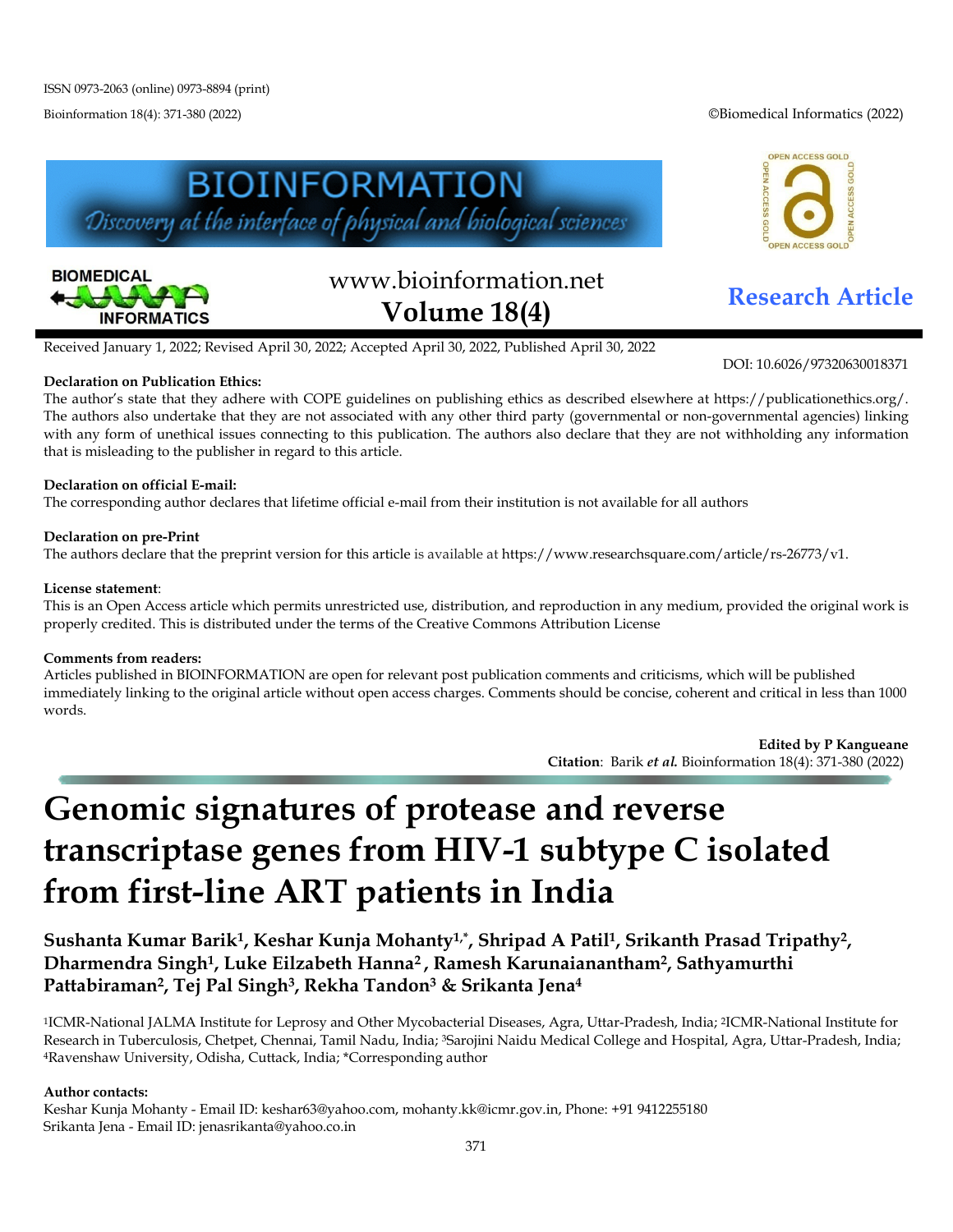Sushanta Kumar Barik - Email ID: sushantakumarbarik82@gmail.com Keshar Kunja Mohanty - Email ID: keshar63@yahoo.com Shripad A Patil - Email ID: shripadapatil@yahoo.com. Dharmendra Singh - Email ID: singhd72@yahoo.co.in Srikanth Prasad Tripathy, Email ID: srikanthtripathy@gmail.com. Luke Eilzabeth Hanna, Email ID: hannatrc@yahoo.com. Ramesh Karunaianantham, Email ID: ramesh.miruna@gmail.com. Sathyamurthi Pattabiraman, Email ID: sathya772003@yahoo.co.in Tej Pal Singh, Email ID: drtejpal.singh@yahoo.com. Rekha Tandon, Email ID: drrekhatandon.agra@gmail.com

#### **Abstract**

Genomic signatures of the protease and reverse transcriptase gene of HIV-1 from HIV infected North Indian patients who were under ART from 1 to ≤ 7 years were analyzed. The DNA from plasma samples of 9 patients and RNA from 57 patients were isolated and subjected to amplification for the protease and reverse transcriptase gene of HIV-1 subtype C. Then sequencing was carried out following the WHO dried blood spot protocol. The drug resistance mutation patterns were analyzed using the HIV Drug Resistance Database, Stanford University, USA. Lamivudine-associated drug-resistance mutations such as M184V/M184I, nevirapine-associated drug resistance mutations Y181C and H221Y, and efavirenz-associated drug resistance mutations M230I were observed in reverse transcriptase gene of archived DNA of two HIV-1 infected patients. No mutation was observed in the remaining 7 patients. Various computational tools and websites like viral epidemiological signature pattern analysis (VESPA), hyper mutation, SNAP version 2.1.1, and entropy were utilized for the analysis of the signature pattern of amino acids, hyper mutation, selection pressure, and Shannon entropy in the protease and reverse transcriptase gene sequences of the 9 archived DNA, 56 protease gene and 51 reverse transcriptase gene from the HIV-1 DNA amplified sequences of RNA. The HIV-1 Subtype-C (Gene bank accession number: AB023804) and first isolate HXB2 (Gene bank accession number: K03455.1) was taken as reference sequence. The signature amino acid sequences were identified in the protease and reverse transcriptase gene, no hyper mutation, highest entropy was marked in the amino acid positions and synonymous to non-synonymous nucleotide ratio was calculated in the protease and reverse transcriptase gene of 9 archived DNA sequences, 56 protease and 51 reverse transcriptase gene sequences of HIV-1 Subtype C isolates.

**Keywords:** Archived DNA, Signature, Protease (PR), Reverse transcriptase (RT), HIV-1

#### **Background:**

Acquired immunodeficiency syndrome (AIDS) is mainly caused by human immunodeficiency virus-1 (HIV-1) and humanimmunodeficiency virus-2 (HIV-2). The molecular characterization of the human immunodeficiency virus-1 and human immunodeficiency virus-2 in Yaounde, Cameroon was reported **[1].** The length of the HIV-1 genome is approximately 9.1 kilobases. The genome consists of 15 proteins that completely regulate the life cycle of viruses within human beings **[2].** HIV-1 replicates within the host**[3]**. The reverse transcriptase gene of the HIV-1 synthesized the DNA strands and the protease gene cleaved the strands to form the mature particles **[4]**.The reverse transcriptase and protease gene of HIV-1 were sequenced for drug resistance studies **[5].** Several types of antiretroviral therapy are used to treat the HIV-1 patients in the antiretroviral therapy program in India. According to guidelines, the HIV-1 patients initially started the first line antiretroviral therapy which consists of nucleoside reverse transcriptase inhibitors (NRTIs) like zidovudine, lamivudine, tenofovir, abacavir and non-nucleoside reverse transcriptase inhibitors (NNRTIs) like efavirenz and nevirapine *etc.* (ART guidelines) **[6,7]**. If the patients were on the failure of first line ART, the switch over to second line antiretroviral therapy is an option to decrease the viral copy number **[8].** High viral load or low CD4 count as well as no drug resistance mutations was associated with mortality in AIDS defining patients **[9].** However, the drug resistance mutation analysis is essential in patients infected with HIV-1 **[10].** The list of pattern of mutations with the drug panels were highlighted by the expert groups **[11].** The full-length of the HIV-1 proviral genome was characterized undergoing the firstline highly active antiretroviral therapy **[12].** The HIV-1 proviral DNA drug resistance mutations were reported in a community treatment program **[13].** Drug resistance mutation analysis of the archived DNA could help in choosing the proper regimen at a low level or suppressed viremia patients **[14].** The functional analysis of the genomic signatures of HIV-1 gives important information on strain subtypes, epidemiological signatures, nucleotide substitution rates, Shannon entropy etc. Molecular epidemiology of human immunodeficiency virus transmission was reported in a dentist with AIDS **[15].** The study of signature pattern analysis was analysed through the viral epidemiological signature pattern analysis (VESPA) **[16].** The epidemiological signature pattern analysis of HIV-1 genome was reported in a Southern Indian clinical cohort study **[17].** Therefore, it is of interest to document the genomic signatures of Protease and Reverse transcriptase gene of HIV-1 Subtype C isolated from the first line ART patients from India.

#### **Materials and Methods:**

### **Epidemiological Investigation of HIV-1 patients:**

The patients were enrolled for first line ART at the antiretroviral therapy centre, Sarojini Naidu Medical College, Agra, India from December 2009 to November 2016 as per the treatment guidelines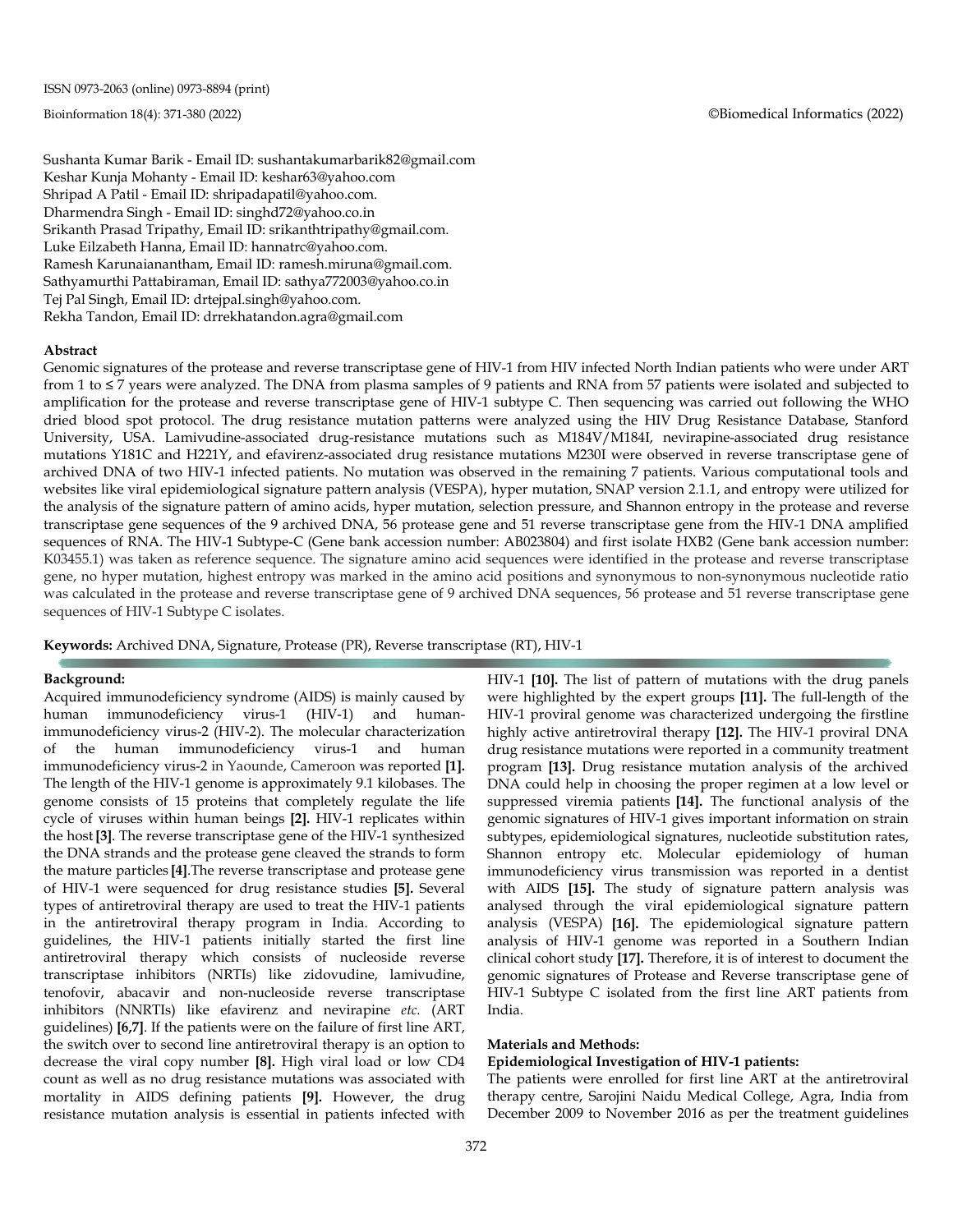directed by National AIDS Control Organization (NACO), Govt. of India. The details of clinical and sociodemographic profile were collected as per the published leaflet **[18].** These patients were on first-line ART such as ZLE (Zidovudine + Lamivudine + Efavirenz), ZLN (Zidovudine + Lamivudine + Nevirapine), TLE (Tenofovir + Lamivudine + Efavirenz), TLN (Tenofovir + Lamivudine + Nevirapine), SLE (Stavudine + Lamivudine + Efavirenz) and SLN (Stavudine + Lamivudine + Nevirapine). The details of the study of the genotyping including the polymerase chain reaction and sequencing primers as well as amplification conditions of two-step polymerase chain reaction (1st round and 2nd round) was reported earlier **[19].** After genotyping, Drug resistance mutation analysis of archived DNA and plasma RNA samples were performed by the HIV drug resistance database, Stanford University, USA (http://hivdb.stanford. edu/pages/algs/sierra\_sequence.html). The 7-protease gene and 9 reverse transcriptase genes of the archived DNA samples, 56 protease genes and 51 reverse transcriptase genes of RNA samples were considered through the genomic signatures in a molecular epidemiological study.

#### **Gene Bank accession number**:

All the 57 partial polymerase gene sequences from RNA samples bearing the accession number MG788697 to MG788753 and the 9 partial polymerase gene archived DNA bearing the accession number MH503757 to MH503765 were available at NCBI, USA.

#### **A computational approach for the analysis of the archived DNA and plasma RNA:**

The nucleotide sequences of the protease (PR) and reverse transcriptase (RT) gene were aligned using multiple sequence alignment tools (www.ebi.ac.uk/tools/mas). The nucleotide sequences were converted into amino acid sequences by EMBOSS Tran seq [\(www.ebi.ac. uk/ Tools/st/ emboss\\_transeq\). The](http://www.ebi.ac.uk/Tools/st/emboss_transeq).%20The) complete 9 PR gene lengths (nucleotide positions: 1 - 297) and the 7 RT gene lengths (nucleotide positions:310 - 988) of the archived DNA were taken for signature pattern analysis, hyper mutation analysis, selection pressure analysis, and Shannon entropy calculation. The complete 56 PR gene length (nucleotide positions: 1 to 297) and the 51 RT gene length (nucleotide positions: 310 to 988) were taken as the background sequences for signature pattern analysis, hyper mutation analysis, selection pressure analysis, and Shannon entropy calculation.

VESPA (Viral Epidemiology Signature Pattern Analysis) program was used for the comparison of amino acid sequences in the PR and RT genes for the archived DNA.VESPA program is available in the HIV databases (https://www.hiv.lanl.gov). The reference sequences of protease and reverse transcriptase genes of HIV-1 is being taken from the Gene Bank (accession number: AB023804) and HXB2 (accession number: K03455.1). The drug resistance-associated NRTI and NNRTI mutations were identified in the RT gene of 9 patients and the PR gene of 7 patients' archived DNA sequences and then these sequences were taken as background sequences for VESPA, selection pressure, hyper mutation, and Shannon entropy analysis. The computational analysis of the sequences of the PR and RT gene of HIV-1 subtype C were performed by using the Los Alamos Laboratory, Pathogen Research Databases.(https://www.lanl.gov/collaboration/ pathogendatabase). The VESPA analysis was performed (https://www.hiv.lanl.gov/content/sequence/VESPA/ vespa.html). The selection pressure analysis of the PR and RT gene was performed using the SNAP version 2.1.1 (synonymous non-<br>synonymous analysis program tool (https://www.hiv. synonymous analysis program tool (https://www.hiv. lanl.gov/content/sequence/SNAP/SNAP.html). The hyper mutation analysis of PR and RT gene of the archived DNA was performed. [\(www.hiv.lanl.gov/HYPERMUT/hypermut\)](http://www.hiv.lanl.gov/HYPERMUT/hypermut). Shannon entropy at each amino acid position of the PR and RT gene of archived DNA was calculated using the Shannon Entropy online tool at the Pathogen Research Data Bases (https://www.hiv.lanl.gov/content/sequence/ENTROPY/ entropy \_option.html).

#### **Result and Discussion:**

**Genomic signatures of the PR and RT gene of the archived DNA:**  The details of the regimen profiles, viral load, and drug resistance mutations of protease and reverse transcriptase genes of the archived DNA isolated from 9 patients treated with first line ART are given in Table 1.

Table 1: Regimen profile, viral load and drug resistance mutation of PR and RT gene.

| Sample S. No | <b>HIV-1 Subtypes</b> | Mutation in Protease gene |       | Mutation in Reverse transcriptase gene | Regimens           | Viral load (<40 copies/ml) |
|--------------|-----------------------|---------------------------|-------|----------------------------------------|--------------------|----------------------------|
|              |                       | None                      | None  | None                                   | ZLN, TLE           | Target not detected        |
|              |                       | None                      | None  | None                                   | TLE                | Target not detected        |
|              |                       | None                      | None  | None                                   | SLN, TLN, ZLN, TLE | Target not detected        |
|              |                       | None                      | None  | None                                   | ZLN, ZLE           | Target not detected        |
|              |                       | --------------            | M184V | Y181C, H221Y                           | TLE, TLN           | Target not detected        |
| 6            |                       | ---------------           | M184I | M230I                                  | ZLE                | Target not detected        |
|              | C                     | None                      | None  | None                                   | ZLN, TLN, TLE      | Target not detected        |
|              |                       | None                      | None  | None                                   | SLN, ZLN, TLN, TLE | Target not detected        |
| Q            |                       | None                      | None  | None                                   | SLN, ZLN,          | Target not detected        |
|              |                       |                           |       |                                        | TLE, TLN           |                            |

Regimes: T - Tenofovir, S - Stavudine, L - Lamivudine, Z - Zidovudine, E - Efavirenz, N – Nevirapine, - = Genes not sequenced

Drug resistance mutations M184V and M184I (lamivudine), Y181C and H221Y (nevirapine and efavirenz), and M230I (efavirenz) in the HIV-1 subtype C reverse transcriptase gene of the archived DNA were observed in two patients. No mutations were detected in the reverse transcriptase and protease gene in the remaining seven archived DNA. The VESPA software was used for amino acid comparison of the 9 archived DNA sequences in HIV-1 Subtype C along with the reference sequences of Mochizuki et al., 1999 (Gene bank accession number: AB023804) **[20].** This reference sequence was an HIV-1 subtype C isolated from India in the year 1999. To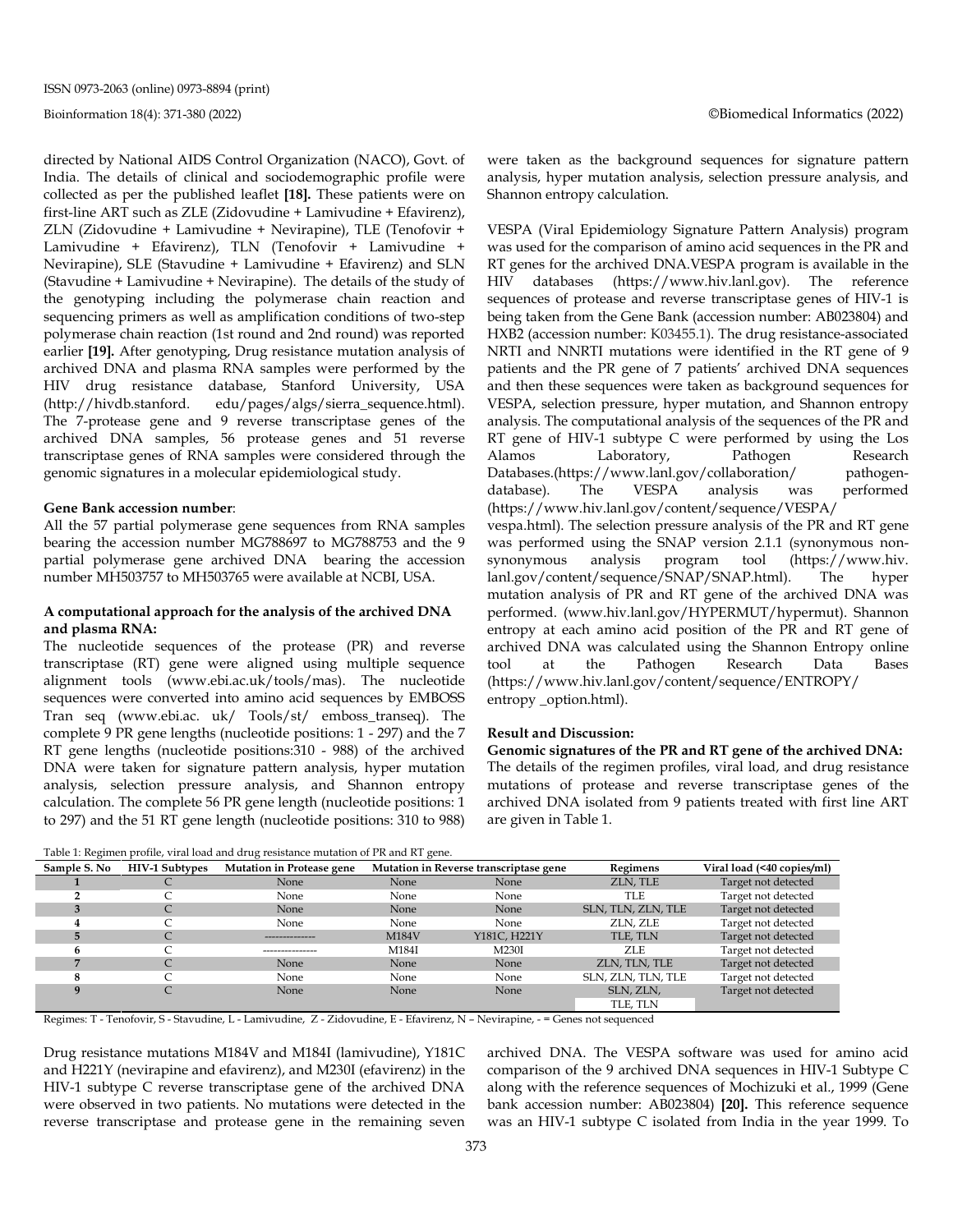check the atypical amino acid sequences in the archived DNA, the reference sequence (AB023804) was taken for the signature pattern study. Full length i:e 99 amino acids for the PR gene and 226 amino acids for the RT gene were analysed using VESPA*.* Signature amino acids viz., 36I, 82V were observed in the PR gene of the archived DNA. Signature amino acids 32T (aa position in RT:135T), 39A (aa position in RT :162A), 62T (aa position in RT :165T), 63K (aa position in RT:166K), 108R (aa position in RT:211R), and 214A (aa position in RT: 317A) were observed in the RT gene of the archived DNA. The signature amino acids of the PR and RT gene of reference sequence AB023804 with back ground sequences are given in Table 2. The signature amino acids of the protease genes were found with the reference to background sequences at frequencies of 0.57 to 0.85. The signature amino acids of the reverse transcriptase genes were found with reference to background sequences at frequencies of 0.44 to 1.0. The signature frequency of protease and reverse transcriptase genes are given in Table 3 and Table 4.

Table 2: Signature sequences for the PR gene of HIV-1

| Signature sequences for the PR gene of HIV-1 |   |
|----------------------------------------------|---|
| Back ground sequence signature:              |   |
| Reference sequence signature:                |   |
|                                              |   |
|                                              |   |
|                                              |   |
| Signature sequences of the RT gene of HIV-1: |   |
| Back ground sequence signature:              |   |
| Reference sequence signature:                |   |
|                                              |   |
|                                              |   |
|                                              |   |
|                                              |   |
|                                              |   |
|                                              |   |
|                                              |   |
|                                              |   |
|                                              |   |
|                                              |   |
|                                              |   |
|                                              | V |
|                                              |   |

#### Table 3: Signature amino acid frequencies of protease genes

| Query signature amino acids        |       |     |
|------------------------------------|-------|-----|
| Frequency among the query set      | 0.571 | 857 |
| Frequency among the background set |       |     |
| Background amino acids             |       |     |
| Frequency among the query set      |       |     |
| Frequency among the background set |       |     |
| <b>Alignment</b> position          |       |     |

#### Table 4: Signature amino acid frequencies of reverse transcriptase genes

| Query signature amino acids        |       |       |    |       |       |       |
|------------------------------------|-------|-------|----|-------|-------|-------|
| Frequency among the query set      | 0.444 | 0.444 |    | 0.778 | 0.667 | 0.667 |
| Frequency among the background set |       |       |    |       |       |       |
| Background amino acids             |       |       |    |       |       |       |
| Frequency among the query set      | 0.333 | በ ንንን |    | 0.222 | 0.333 | 0.222 |
| Frequency among the background set |       |       |    |       |       |       |
| Alignment position                 |       | 59    | 62 |       | 108   |       |

The selection pressure acting on the PR gene and the RT gene of archived DNA was evaluated at the coding level by subjecting the all-PR gene, RT gene sequences of clinical isolates along with the Indian Subtype C reference (AB023804). The ds/dn ratio of the PR genes (ds = $0.08$ , dn = $0.02$ , ds/dn = $5.02$ ) and RT genes were (ds  $=0.16$ , dn  $=0.02$ , ds/dn  $=6.31$ ) calculated. Hypermutated proviral sequences were analysed through the identification of an excessive  $G \rightarrow A$  change pattern consistent with the APOBEC3G/F signature. The 9 RT and 7 PR archived DNA sequences were compared to a reference sequence, with G to A hypermutation. Nine patients had no G to A potential mutations in the PR and RT genes of HIV-1. Shannon entropy has been defined in terms of the probabilities of different sequences or clusters of sequences that can present at a given time point. To evaluate the genomic stability of protease and reverse transcriptase genes of archived DNA, the Shannon entropy analysis of each amino acid codon was performed. The 63 positions of amino acid P were observed as the highest random entropy =1.352 in the protease gene of the archived DNA. The amino acid T, A at positions 32 and 59, was observed as the highest random entropy=1.369 in the reverse transcriptase gene of the archived DNA. The entropy differences between the two sets were observed in ≤ 5 of the 100 randomizations. To check the atypical amino acid sequences in the archived DNA, the reference sequence (HXB2) was taken for the signature pattern study. Full length i:e 99 amino acids for the 7 PR genes and 227 amino acids for the 9 RT genes were analysed using VESPA*.* Signature amino acids viz., 3V, 12T, 14K,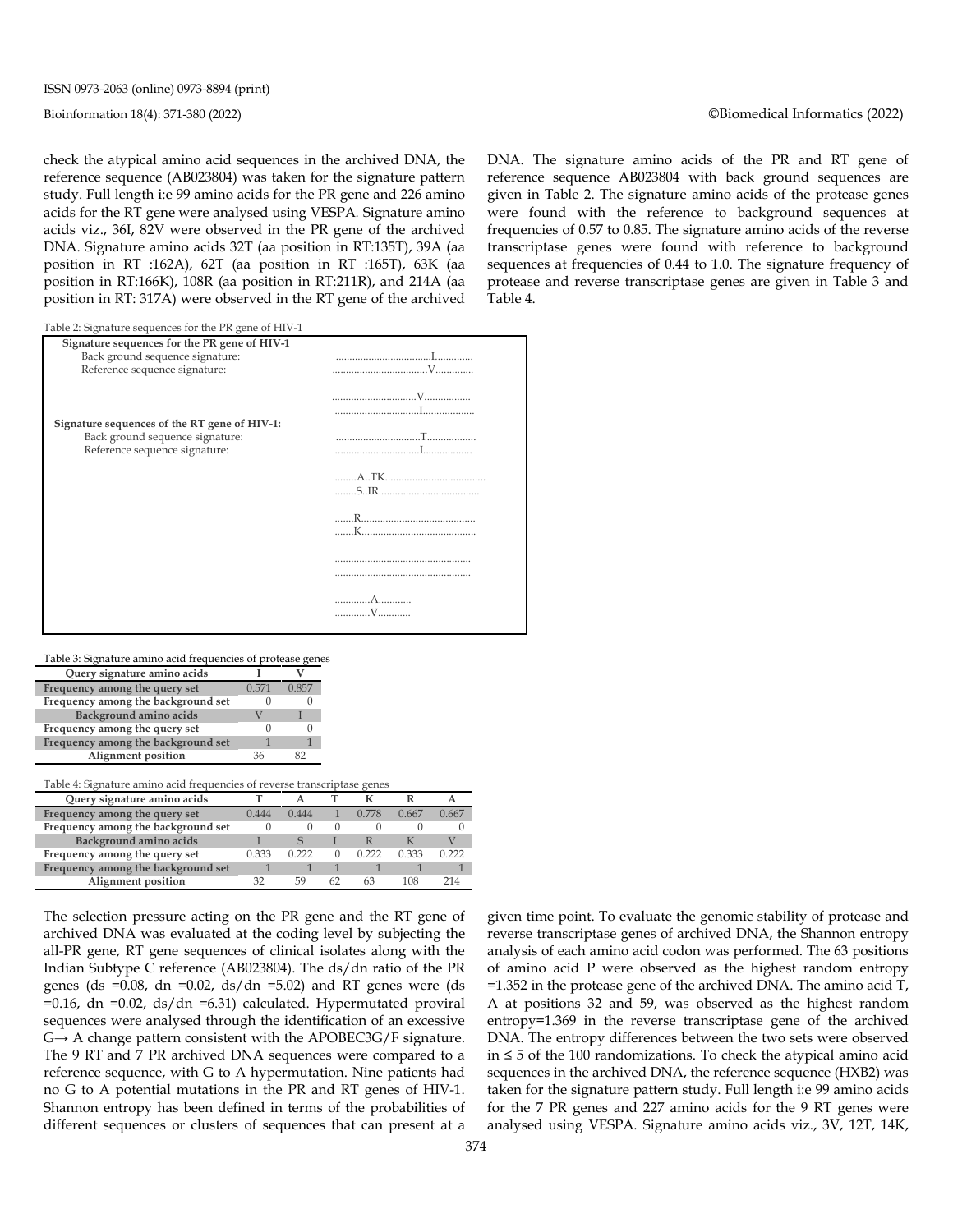15I, 19L, 36M, 37S, 41R, 63L, 69H, 89L, 93I were observed in the 7 PR genes of archived DNA. Signature amino acids such as 18D, 32I, 59S, 70K, 74D, 97T, 104Q, 111L, 142V, 183T, 188E, 189V, 190I, 214V, 227Q were observed in the 9 RT genes of archived DNA. The signature amino acids of the protease gene were found with the reference to background sequences at frequencies of 0.57 to 1.00. The signature amino acids of the reverse transcriptase gene were found with reference to background sequences at frequencies of 0.44 to 1.00. The selection pressure acting on the 7 PR genes and the 9RT genes of th archived DNA was evaluated at the coding level by subjecting the all-PR gene, RT gene sequences of all clinical isolates along with the HXB2. The ds/dn ratio of the PR gene (ds =0.04, dn  $=0.06$ , ds/dn  $=0.61$ ) and RT gene were (ds  $=0.03$ , dn  $=0.04$ , ds/dn =0.63) calculated. Hypermutated proviral sequences were analysed through the identification of an excessive G→A change pattern consistent with the APOBEC3G/F signature. The 9 RT and 7 PR archived DNA sequences were compared to a reference sequence, with G to A hypermutation. Seven patients and eight patients had no G to A potential mutations in the PR and RT genes of HIV-1 subsequently but one patient developed G to A hypermutation (Fisher extract P Value= 0.0001) in the RT gene of HIV-1 when compared with HXB2. Shannon entropy has been defined in terms of the probabilities of different sequences or clusters of sequences that can present at a given time point. To evaluate the genomic stability of protease and reverse transcriptase genes of the archived DNA, the Shannon entropy analysis of each amino acid codon was performed. The 9th positions of amino acid P were observed as the highest random entropy =1.074 in the protease gene of archived DNA. The amino acid S and A at positions 59<sup>th</sup> and 194<sup>th</sup> was observed as the highest random entropy =1.273 and 1.149 in the reverse transcriptase gene of archived DNA. The entropy differences between the two sets were observed in  $\leq 5$  of the 100 randomizations. The signatures and signature frequency of 7 PR and 9RT genes were given in Table 5, Table 6, Table 7 and Table 8.

#### **Genomic signatures of the protease and reverse transcriptase gene of the plasma RNA:**

Viral epidemiological signature pattern analysis (VESPA) was completed with 56-protease gene encoded amino acid sequences of HIV-1 subtype C along with the reference sequence of HIV-1 subtype C (Gene bank accession number: AB023804). In this VESPA analysis, 56-amino acid sequences of full-length PR gene taken as

| Table 6: Signature frequency of 7 PR genes with HXB2 |  |  |
|------------------------------------------------------|--|--|
|                                                      |  |  |

| Query signature amino acids        |          |          | к        |          |          | м     | s            | R        |          | н        |          |       |
|------------------------------------|----------|----------|----------|----------|----------|-------|--------------|----------|----------|----------|----------|-------|
| Frequency among the query set      |          |          |          |          |          |       |              |          |          |          |          |       |
| Frequency among the background set | $\theta$ | 0.143    | 0.286    | 0.429    |          |       | 0            | 0.286    |          | 0        | 0.286    | 0.143 |
| Background amino acids             |          | S        | R        | v        |          |       | N            | К        | P        | K        | M        |       |
| Frequency among the query set      | $\Omega$ |          | $\Omega$ | $\Omega$ |          |       |              | $\Omega$ |          | $\Omega$ |          |       |
| Frequency among the background set |          | 0.571    | 0.571    | 0.571    | 0.571    | 0.571 | 0.714        | 0.571    | 0.571    |          | 0.571    | 0.857 |
| Alignment position                 | 3        | 12       | 14       | 15       | 19       | 36    | 37           | 41       | 63       | 69       | 89       | 93    |
| Query signature amino acids        | v        | т        | K        |          |          | M     | $\mathbf{s}$ | R        | L        | H        | Ī.       |       |
| Frequency among the query set      |          |          |          |          |          |       |              |          |          |          |          |       |
| Frequency among the background set | $\Omega$ | 0.143    | 0.286    | 0.429    | $\Omega$ |       |              | 0.286    | $\Omega$ | $\Omega$ | 0.286    | 0.143 |
| Background amino acids             |          | s        | R        |          |          |       | N            | к        | Р        | К        | М        |       |
| Frequency among the query set      | $\Omega$ | $\Omega$ | $\Omega$ | $\Omega$ |          |       | $\Omega$     | $\Omega$ |          | $\Omega$ | $\Omega$ |       |
| Frequency among the background set |          | 0.571    | 0.571    | 0.571    | 0.571    | 0.571 | 0.714        | 0.571    | 0.571    |          | 0.571    | 0.857 |
| <b>Alignment position</b>          |          | 12       | 14       | 15       | 19       | 36    | 37           | 41       | 63       | 69       | 89       | 93    |

#### Bioinformation 18(4): 371-380 (2022) ©Biomedical Informatics (2022)

back ground sequences and the accession number: AB023804 taken as a query sequence (Reference sequence) in the analysis tool. The signature amino acids viz., 14K, 19T, 36I, 82V were observed in the 56-PR gene sequences of HIV-1 subtype C where as 14R, 19I, 36V, 82I were observed in the query sequence of HIV-1 subtype C. Then again, we compared the 56- amino acid sequences of HIV-1 subtype C with the query sequence of HXB2 (accession number: K03455) **[21].** The signature amino acids viz., 3I,12S,15V,19T,36I,37N,41K,63P,69K,89M,93L were observed in the 56-PR gene sequences of HIV-1 subtype C where as 3V, 12T, 15I, 19L, 36M, 37S, 41R, 63L, 69H, 89L, 93I were observed in the PR gene sequence of HXB2. The details of the signature pattern and frequency analysis are given in tables: The VESPA analysis of the 56-PR gene sequences along with the accession number: AB023804 is given below in Table 9.

Table 5: Signature of 7 PR genes with HXB2

| 1 query sequences and 7 background sequences: |                                                                                                                                                                                                                                                                                                                                                                                     |  |
|-----------------------------------------------|-------------------------------------------------------------------------------------------------------------------------------------------------------------------------------------------------------------------------------------------------------------------------------------------------------------------------------------------------------------------------------------|--|
| Query signature:<br>Background signature:     | VT.KILMSR<br>$I_{1}, I_{2}, I_{3}, I_{4}, I_{5}, I_{6}, I_{7}, I_{8}, I_{9}, I_{10}, I_{11}, I_{12}, I_{13}, I_{14}, I_{15}, I_{16}, I_{17}, I_{18}, I_{19}, I_{10}, I_{11}, I_{12}, I_{13}, I_{14}, I_{15}, I_{16}, I_{17}, I_{18}, I_{19}, I_{10}, I_{11}, I_{12}, I_{13}, I_{14}, I_{15}, I_{16}, I_{17}, I_{18}, I_{19}, I_{10}, I_{11}, I_{12}, I_{13}, I_{14}, I_{15}, I_{16$ |  |
|                                               | $P_{\ldots}$ K <sub>ull</sub> K <sub>ull</sub> M <sub>ull</sub> M <sub>ull</sub>                                                                                                                                                                                                                                                                                                    |  |

VESPA analysis of the 51 RT gene sequences (1 to 320 amino acids) of HIV-1 subtype C was compared with the query sequence (reference sequence) of HIV-1 subtype C (Genbank accession number: AB023804). In this comparison, the signature amino acids such as 36E, 69T, 103N, 165T, 166K, 184V, 286T in the 51 RT gene of HIV-1 subtype C but the signature amino acids 36A, 69I, 103K, 165I, 166R, 184M, 286A were observed in the reference sequence accession number: AB023804. In another comparison, the 51-RT gene sequences of HIV-1 subtype C were compared with the reference sequence of HXB2 (accession number: K03455). In this comparison study, the signature amino acids such as 35T, 39D, 48T, 60I, 103N, 121Y, 173A, 177E, 184V, 200A, 207E, 211K, 214F, 245Q, 291D, 292I, 293V were observed in the 51 RT gene sequences of HIV-1 subtype C. The signature amino acids such as 35V, 39T, 48S, 60V, 103K, 121D, 173K, 177D, 184M, 200T, 207Q, 211R, 214L, 245V, 291E, 292V, 293I.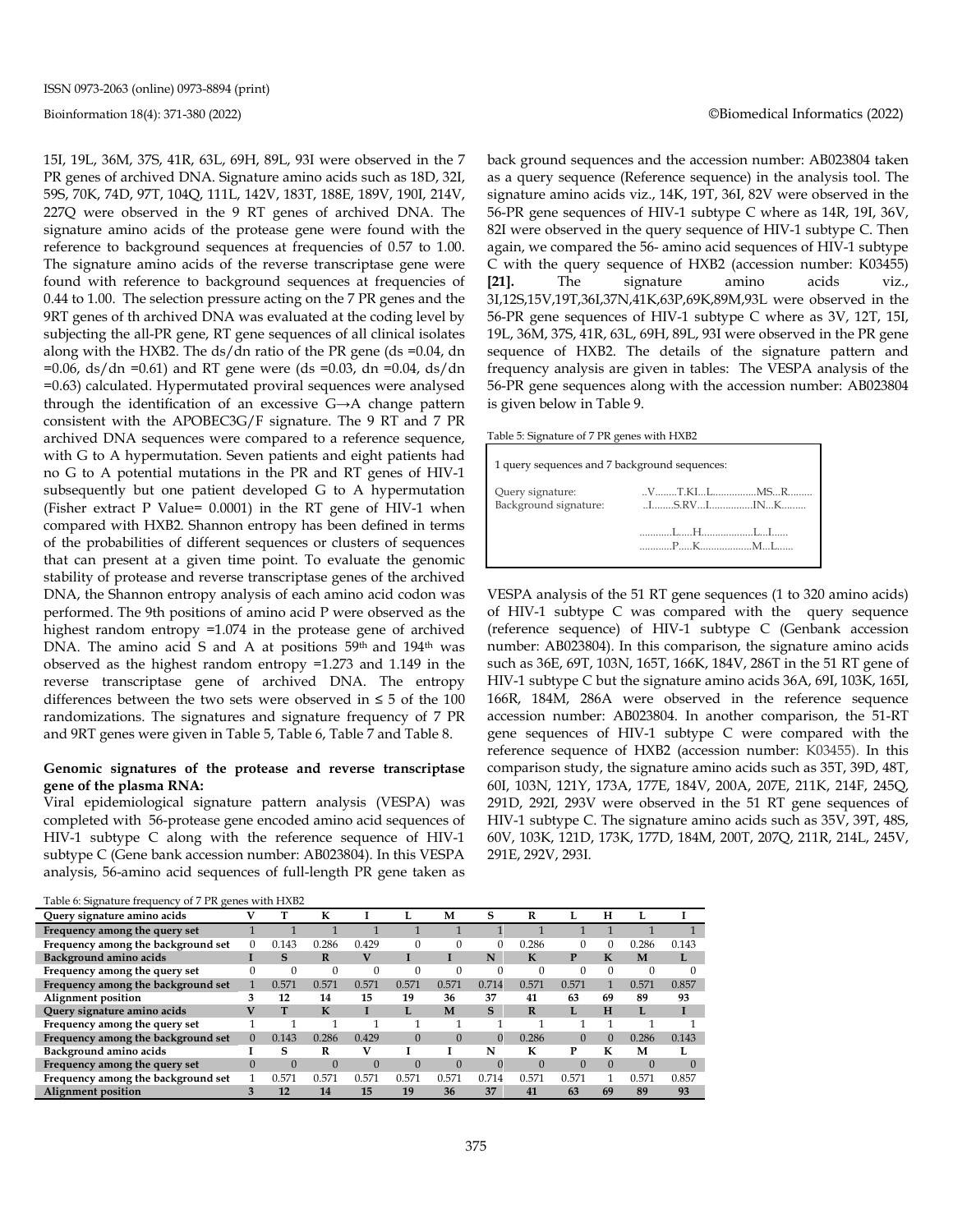#### ISSN 0973-2063 (online) 0973-8894 (print)

#### Bioinformation 18(4): 371-380 (2022) ©Biomedical Informatics (2022)

## Table 7: Signature amino acids of 9 RT genes with HXB2

| 1 query sequences      |
|------------------------|
| 9 background sequences |
|                        |
| Query signature:       |
|                        |
|                        |
| SSKD                   |
|                        |
|                        |
|                        |
|                        |
|                        |
|                        |
|                        |
|                        |
| VO                     |
|                        |

Table 8: Signature amino acid frequencies of 9 RT genes with HXB2

| Query signature amino acids        |       |       |       |       |    |    |     |       |       |       |       |       |     |       |     |
|------------------------------------|-------|-------|-------|-------|----|----|-----|-------|-------|-------|-------|-------|-----|-------|-----|
| Frequency among the query set      |       |       |       |       |    |    |     |       |       |       |       |       |     |       |     |
| Frequency among the background set | 0.444 | 2.333 | 0.222 |       |    |    |     |       |       |       |       | ).333 |     | 0.222 |     |
| Background amino acids             |       |       |       |       |    |    |     |       |       |       |       |       |     |       |     |
| Frequency among the query set      |       |       |       |       |    |    |     |       |       |       |       |       |     |       |     |
| Frequency among the background set | J.556 | 0.444 | 0.444 | 0.667 |    |    |     | 0.889 | 0.667 | 0.778 | 0.889 | 0.667 |     | 0.667 |     |
| Alignment position                 |       | 32    | 59    | 70    | 74 | o۳ | 104 | 111   | 142   | 18:   | 188   | 189   | 190 | 214   | 227 |

Table 9: Signature pattern analysis of 56 -PR gene with reference to AB023804

| 1 query sequences (AB023804)<br>56 background sequences          |                                                                |
|------------------------------------------------------------------|----------------------------------------------------------------|
| Signature sequences<br>Query signature:<br>Background signature: |                                                                |
|                                                                  | the contract of the contract of the contract of<br>$\mathbf V$ |

**Table 10:** Signature amino acid frequencies of 56 PR genes with reference to AB023804

| Query signature amino acids        |       |       |       |       |
|------------------------------------|-------|-------|-------|-------|
| Frequency among the query set      |       |       |       |       |
| Frequency among the background set | 0.196 | 0.375 | 0.071 | 0.196 |
| Background amino acids             |       |       |       |       |
| Frequency among the query set      |       |       |       |       |
| Frequency among the background set | 0.768 | 0.464 | 0.625 | 0.768 |
| Alignment position                 | 14    | 10    | 36    | 82    |

**Table 11:** Signature pattern analysis of 56 PR genes with reference to HXB2 1 query sequences HXB2( accession number: K03455)

| Signature sequences<br>Query signature: |                                                                                                                                                                                                                                                                                                                                                                        |
|-----------------------------------------|------------------------------------------------------------------------------------------------------------------------------------------------------------------------------------------------------------------------------------------------------------------------------------------------------------------------------------------------------------------------|
| Background signature:                   | $I_{1}, I_{2}, I_{3}, I_{4}, I_{5}, I_{6}, I_{7}, I_{8}, I_{9}, I_{10}, I_{11}, I_{12}, I_{13}, I_{14}, I_{15}, I_{16}, I_{17}, I_{18}, I_{19}, I_{10}, I_{11}, I_{12}, I_{13}, I_{14}, I_{15}, I_{16}, I_{17}, I_{18}, I_{19}, I_{10}, I_{11}, I_{12}, I_{13}, I_{14}, I_{15}, I_{16}, I_{17}, I_{18}, I_{19}, I_{10}, I_{11}, I_{12}, I_{13}, I_{14}, I_{15}, I_{16$ |
|                                         |                                                                                                                                                                                                                                                                                                                                                                        |
|                                         |                                                                                                                                                                                                                                                                                                                                                                        |
|                                         |                                                                                                                                                                                                                                                                                                                                                                        |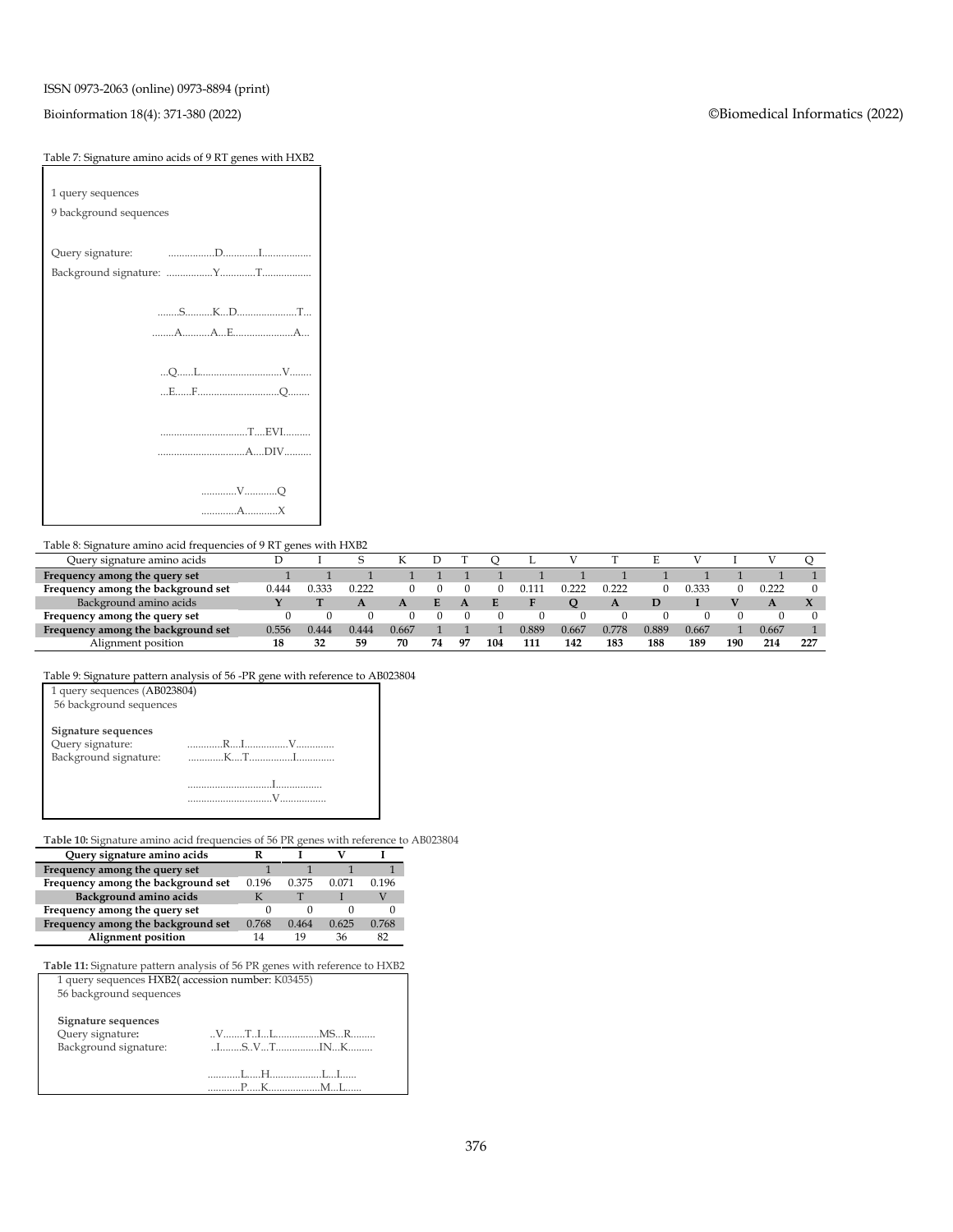#### ISSN 0973-2063 (online) 0973-8894 (print)

#### Bioinformation 18(4): 371-380 (2022) ©Biomedical Informatics (2022)

**Table 12:** Signature amino acid frequencies of 56 PR genes with reference to HXB2

| <b>TWIC IS ORTHUM CHIMIC RENT HEQUETIELS OF SO FIX RETIRE HELLETING TO FIXISE</b> |  |       |       |       |       |       |       |       |       |       |       |  |  |
|-----------------------------------------------------------------------------------|--|-------|-------|-------|-------|-------|-------|-------|-------|-------|-------|--|--|
| Ouery signature amino acids                                                       |  |       |       |       | м     |       |       |       | н     |       |       |  |  |
| Frequency among the query set                                                     |  |       |       |       |       |       |       |       |       |       |       |  |  |
| Frequency among the background set                                                |  |       | 0.304 | 0.018 | 0.125 | 0.107 | 0.107 |       |       | 0.357 | 0.036 |  |  |
| Background amino acids                                                            |  |       |       |       |       | N     |       |       | к     | М     |       |  |  |
| Frequency among the query set                                                     |  |       |       |       |       |       |       |       |       |       |       |  |  |
| Frequency among the background set                                                |  | 0.643 | 0.607 | 0.464 | 0.625 | 0.679 | 0.839 | 0.732 | 0.982 | 0.589 | 0.946 |  |  |
| Alignment position                                                                |  |       | 15    | 19    | 36    | 37    | 41    | 63    | 69    | 89    | 93    |  |  |

#### **Table 13:** VESPA analysis of the 51-RT gene sequences with reference sequence AB023804



**Table 14:** Frequencies of amino acid sequences of 51-RT gene with accession AB023804

| Query signature amino acids        |       |       |       |       |       | М     |       |
|------------------------------------|-------|-------|-------|-------|-------|-------|-------|
| Frequency among the query set      |       |       |       |       |       |       |       |
| Frequency among the background set | 0.216 | 0.02  | 0.392 |       | 0.157 | 0.196 | 0.412 |
| Background amino acids             |       |       |       |       |       |       |       |
| Frequency among the query set      |       |       |       |       |       |       |       |
| Frequency among the background set | 0.667 | 0.922 | 0.412 | 0.961 | 0.706 | 0.667 | 0.51  |
| Alignment position                 | 36    | 69    | 103   | 165   | 166   | 184   | 286   |

#### **Table 15:** Signature pattern analysis of the 51 RT genes with HXB2

|                         | <b>There</b> for explainting patient analysis of the start genes which is the |
|-------------------------|-------------------------------------------------------------------------------|
| 1 Query signature       |                                                                               |
| 51 Background signature |                                                                               |
|                         |                                                                               |
|                         |                                                                               |
|                         |                                                                               |
|                         |                                                                               |
|                         |                                                                               |
|                         |                                                                               |
|                         |                                                                               |
|                         |                                                                               |
|                         |                                                                               |
|                         |                                                                               |
|                         |                                                                               |
|                         |                                                                               |
|                         |                                                                               |
|                         |                                                                               |
|                         |                                                                               |
|                         |                                                                               |
|                         | .                                                                             |
|                         |                                                                               |

Table 16: Signature amino acid frequencies of 51 RT gene sequences

| Table To. Digitature alluno acid ficquencies of 91 IVI gene sequences |  |       |       |       |       |       |       |       |       |       |       |      |       |      |       |
|-----------------------------------------------------------------------|--|-------|-------|-------|-------|-------|-------|-------|-------|-------|-------|------|-------|------|-------|
| Query signature amino acids                                           |  |       |       |       |       |       |       |       |       |       |       |      |       |      |       |
| Frequency among the query set                                         |  |       |       |       |       |       |       |       |       |       |       |      |       |      |       |
| Frequency among the                                                   |  | 0.255 | 0.078 | 0.392 | 0.275 | 0.039 | 0.098 | 0.196 | 0.059 | 0.216 | 0.255 | 0.02 | 0.157 | 0.16 | 0.118 |
| background set                                                        |  |       |       |       |       |       |       |       |       |       |       |      |       |      |       |
| Background amino acids                                                |  |       |       |       |       | A     |       |       |       |       |       |      |       |      |       |
| Frequency among the query set                                         |  |       |       |       |       |       |       |       |       |       |       |      |       |      |       |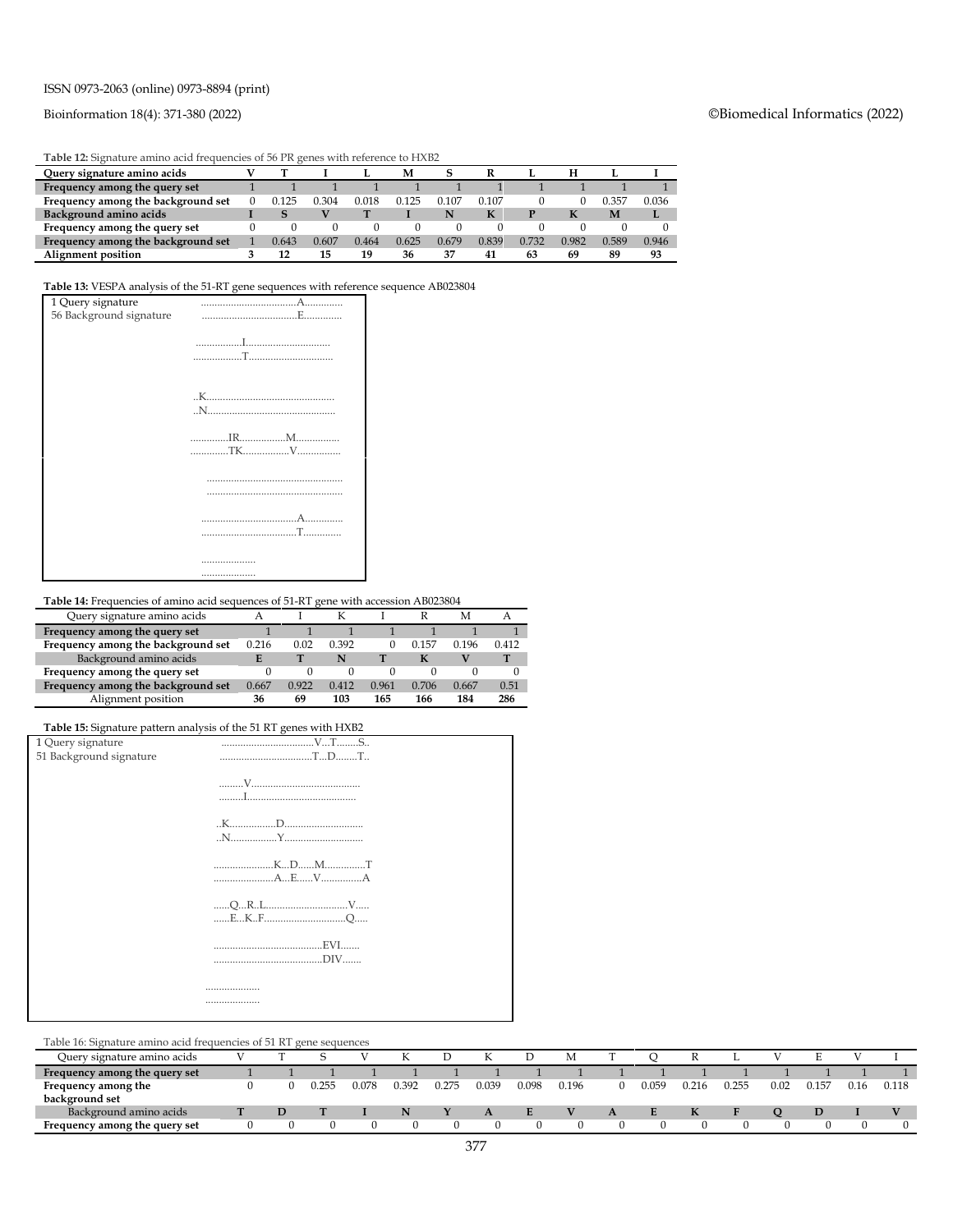| Frequency among the | 0.843 | 0.471 | 0.667 | 0.882 | 0.412 | 0.471 | 0.765 | 0.824 | 0.667 | 0.863 | 0.588 | 0.647 | 0.725 | 0.902 | 0.765 | 0.84 | 0.843 |
|---------------------|-------|-------|-------|-------|-------|-------|-------|-------|-------|-------|-------|-------|-------|-------|-------|------|-------|
| background set      |       |       |       |       |       |       |       |       |       |       |       |       |       |       |       |      |       |
| Alignment position  |       | 39    | 48    | 60    | 103   | 121   | 173   | 177   | 184   | 200   | 207   | 211   | 214   | 245   | 291   | 292  | 293   |
|                     |       |       |       |       |       |       |       |       |       |       |       |       |       |       |       |      |       |

#### **Shannon entropy calculation of the protease and reverse transcriptase gene from plasma RNA:**

To evaluate the genomic stability of protease and reverse transcriptase gene of the HIV-1 subtype C, the Shannon entropy analysis of each amino acid codon was performed with the reference HXB2 (accession number : K03455) and Indian subtype C (AB023804). The amino acid positions A121= 1.151, I135= 1.338, H162= 1.136 were observed as the highest random entropy in the reverse transcriptase gene of HIV-1 subtype C with the reference sequences (AB023804) and HXB2. Similarly, the amino acid positions S12=0.579, X19=0.830, I36=0.546, N37=0.722 were observed as the highest random entropy in the protease gene of HIV-1 subtype C with the reference sequences (AB023804) and HXB2. The entropy differences between two sets were observed in 100 randomizations with replacement, cut off for conserved signature = 5.

#### **Evaluation of selection pressure:**

The selection pressure acting on the PR gene and RT gene of DNA was evaluated at codon level by subjecting all 56 PR gene and 51 RT gene sequences of clinical isolates along with the Indian subtype C reference (AB023804) and HXB2. The ds/dn ratio of the PR gene and RT gene with reference sequence AB023804 (ds = 0.113, dn  $=0.026$ , ds/dn  $=4.722$  and (ds  $=0.135$ , dn=0.024, ds/dn = 5.992) were calculated. The ds/dn ratio of the PR and RT gene with reference sequence HXB2 (ds= 0.405,dn=0.059, ds/dn=7.075) and (ds=0.497,dn=0.040,ds/dn=12.758) were calculated. The average mutations per sequence like transitions and transversions of the PR and RT gene were calculated by the highlighter. The 56 PR and 51 RT gene transitions and transversions value with reference AB023804 were (transitions =10.5 and 32.7) and (transversions = 2.3 and 8.9). The 56 PR and 51 RT gene transitions and transversions value with reference HXB2 were (transitions = 23.5 and 78.7) and  $(transversions = 10.4$  and  $21.0)$ .

#### **Hyper mutation:**

Hyper mutated sequences of the genomic DNA were detected through the identification of an excessive  $G \rightarrow A$  change pattern consistent with APOBEC3G/F signature. Here the 56 PR gene and 51 RT gene sequences were taken for hyper mutation analysis with the reference sequences AB023804 and HXB2. No hyper mutation (P value =1) was observed in the PR and RT gene of HIV-1 subtype C with refence sequences AB023804 and HXB2 (P-value less than 0.05 to indicate a hyper mutant). The diversity of the HIV genome is a major factor due to error-prone reverse transcription, recombination, etc. Diversity trends lead to the failure of the immune system **[22].** To see diversity of the HIV-1, the pattern of amino acids of the protease and reverse transcriptase gene has been characterized through the VESPA method, as it is associated with drug resistance towards first-line antiretroviral therapy. The primers of the WHO dried blood spot protocol 2010 was used for analysis of drug resistance mutations in low levels of RNA copies patients (≤40 copies/ml). Thus, this protocol is useful for genotyping studies of archived DNA samples. Patients with drug resistance mutations during low-level viremia were associated with a higher risk of therapy failure. In our study, out of nine patients, two patients had nucleoside reverse transcriptase inhibitor (NRTI), and non-nucleoside reverse transcriptase inhibitor (NNRTI) associated drug resistance mutations M184V, M184I and Y181C, H221Y and M230I. The two patients were at a higher risk of therapy failure **[23].** Characterization of HIV-1 proviral DNA would be helpful in the monitoring of HIV drug resistance variants clinical impact of regimens and treatment success **[24].** Although our samples are limited to nine numbers, genotyping tests may be giving valuable information that would be helpful for HIV drugresistant variants in the region of the Northern part of India. Proviral DNA sequencing provides additional information on drug resistance mutations that impacts on treatment decision and transmission dynamics in a community program **[13].** Our findings of the proviral DNA testing of nine long-term ART users (>1 to<7 years) may have some impact on treatment decisions and transmission dynamics. The study of nucleotide substitution is very important to understanding the evolutionary features of the virus and its biological implications **[25].** For this reason, our data on the nucleotide substitution ratio (synonymous to non –synonymous) of the PR and RT genes of archived DNA would be important in evolutionary studies. The apo-lipoprotein B mRNA editing catalytic polypeptide-like 3 (APOBEC3 (A3)) protein played an important role in HIV-1 evolution and drug resistance **[26].** In our study findings, the nine patients had no G to A mutations. This could be due to the blocking of Vif by the A3 genes in the host. The patients were immunologically tolerable to HIV-1 infection. These nine proviral DNAs could be useful in new drug design as all the sequences may be useful in the design of the model to prevent APOBEC3 degradation. When the RT gene and PR gene of the archived DNA were compared with the reference sequences (AB023804 and HXB2), the variation in the genomic signatures were observed. From the observation, we concluded that, genomic signatures are not fixed but changes with time in an evolutionary manner. The evolved genomic signatures may help in the transmission and spread of the virus in many countries. In this North India population, the genomic signature evidence indicates the transmission of non-hypermutants of HIV-1 subtype C in the Agra region, North India.

The HIV-1 has a high mutation rate in the polymerase gene **[27].** The genomic variation has been observed in the drug resistance patients through acquired transmission of virus **[28].** The high degree of genetic relatedness was observed among the first line ART failure patients over 7 years of first line ART. This study was focused with the existence of genetic variation in the protease and reverse transcriptase gene, the several methods to distinguish the strains, viral epidemiological signatures, nucleotide substitution rates and transmission events by clustering a phylogenetic tree related to one subtype C, hypermutation of analysis of the reverse transcriptase gene associated with APOBEC3 mediated immunity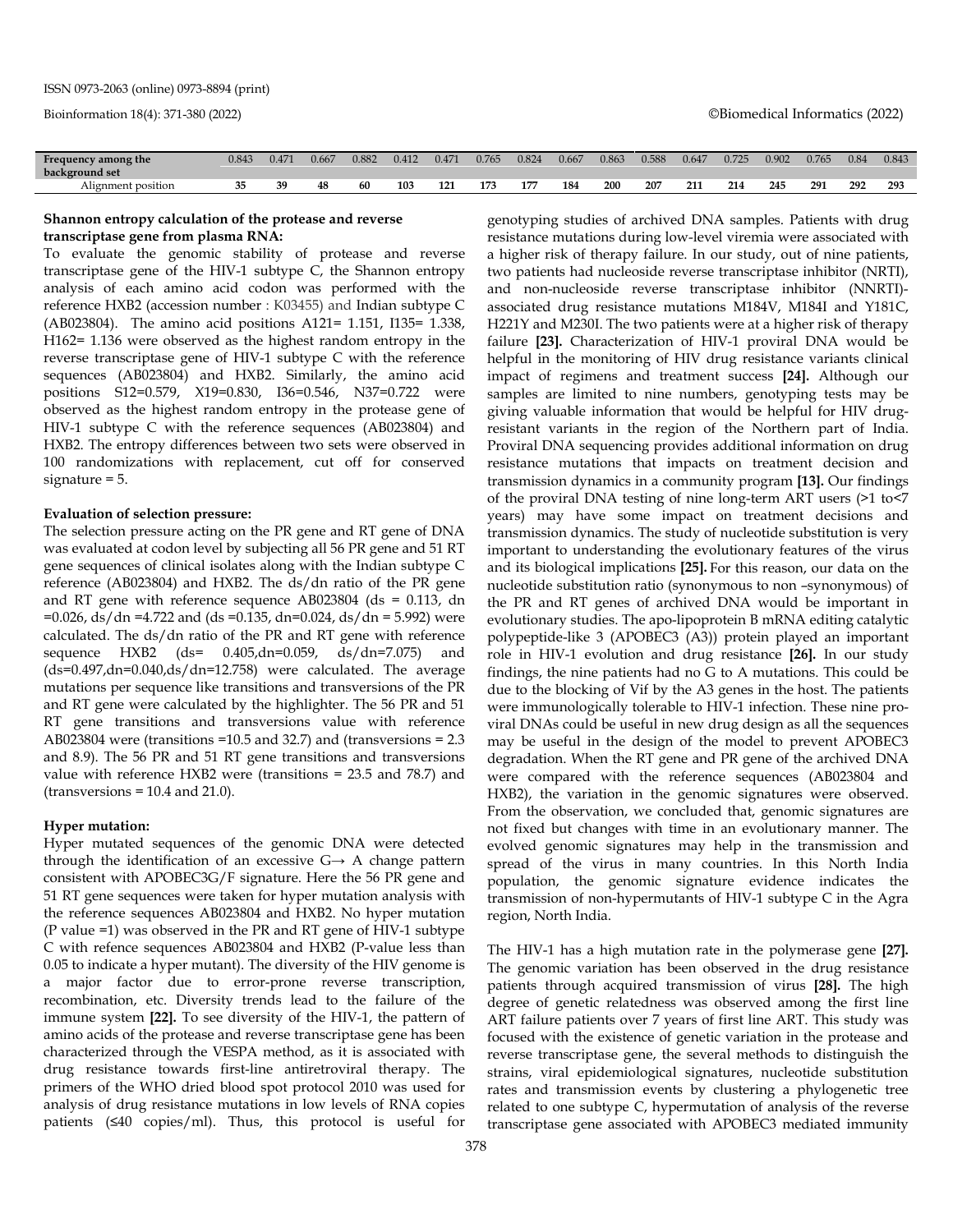and entropy of the protease and reverse transcriptase gene of drug resistant isolates. This analysis could support the molecular epidemiology investigation of several HIV-1 drug resistant isolates of North Indian population. HIV-1 is known to genetic variation under immune pressure or drug pressure within the human beings **[29, 30, 31]**. HIV-1 is a quasi-species, highly mutate in primary infected patients **[32].** The signatures on the HIV-1 DNA polymorphism suggest the reconnection of the present virus of one region with other region of past isolates **[33].** From this study, when we compared the protease gene by VESPA analysis with the HIV-1 origin HXB2 isolate and Indian isolates AB023804, 10 amino acid changes position and 4 amino acid changes position were observed. It tempted us to suggest that, the signature pattern of amino acids in the protease gene gradually minimize from the time of origin of virus. When we compared the reverse transcriptase gene by VESPA analysis with the HIV-1 origin HXB2 isolate and Indian isolate AB023804, 17 amino acid changes position and 6 amino acid changes position were observed. From this evidence, we suggest that, there is a genomic drift in the protease and the reverse transcriptase gene during the viral transmission and replication within the human being.

The human apolipoprotein B mRNA editing enzyme catalytic polypeptide like 3G (APOBEC3G or hA3G) belongs to which act as a potent host restriction factor through cytidine deaminase activity **[34, 35, 36].** Human APOBEC3G/F (hA3G/F) confines HIV-1 replication through G-to-A hypermutations that could generate drug-resistant progenies with or without antiretroviral therapy. Human APOBEC3G/F mediated hypermutation is associated with development of drug resistant mutants of HIV-1 subtype C infected Southern Indian patients in first line ART **[17].** But in case of Northern Indian patients, even the patients were infected with HIV-1 subtype C drug resistant isolates, no hypermutation (G to A) was observed. Data shows that the North Indian patients were more protected with innate immunity towards the drug resistant isolates. We suggest for the physiological and clinical study of the patients are essential those are living with drug resistant viruses.

Signalling complexity of the genome is measured by Shannon entropy and could be helpful in medicine **[37].** Thus, there is more genome complexity and hence more entropy. In this study, when we measured the Shannon entropy of the PR and RT gene of drug resistant isolates with the HXB2 and AB023804 isolates, we found there is no change in entropy in the highest measured amino acid positions in both genes. Thus, it can be inferred that, the amino acid complexity remains same from the virus origin with several drug pressure within the human being.

The enormous genetic diversity within the infected individuals with implications for vaccine design and drug treatment was observed. The new infection results the transmission of the virus in a homogeneous viral population in early infection. The diversification of the transmitted virus provides information about the selection pressures during the transmission of the virus within the host **[38].** In this study, selection pressure of the amino acids of the drug resistant isolates of the PR and RT gene is more with

HXB2 than AB023804. Thus, the biasness amino acid changes in the HIV-1 drug-resistant mutants are a cause of rise of pressure at present context.

#### **Conclusion:**

The analysis of the drug resistance mutation in the protease and reverse transcriptase genes of the archived DNA of HIV-1 subtype-C infected patients over 1 to ≤ years of first-line ART may be helpful in the treatment guideline. A few signature amino acids persisted in the reverse transcriptase and protease genes of archived DNA and the RNA samples from plasma in similar HIV-1 subtype C infected patients over 1 to  $\leq$  years of first-line ART in comparison to the reference sequence. This drug resistance mutation testing could be an important tool in archived DNA, when RNA testing becomes unsuccessful and in vitro DNA is amplified from RNA samples in the plasma of HIV-1 patients.

#### **Acknowledgements:**

Indian council of Medical Research, Govt. of India is acknowledged for providing the ICMR-SRF fellowship to Mr. Sushanta Kumar Barik.

#### **Data availability:**

The sequence data were submitted into the gene bank, NCBI, USA and now openly access at NCBI, USA. The 57 partial polymerase gene sequences of PR and RT gene of HIV-1 subtype C from RNA samples are available in an accession number MG788697 to MG788753. The 9 partial polymerase gene of PR and RT gene of the archived DNA are available in an accession number MH503757 to MH503765.

#### **Declaration of Conflicting of interests:**

All authors have no conflicts of interest.

#### **Funding:**

Indian Council of Medical Research, Govt. of India.The sanction file number of the project: 80/990/2015-ECD-I.

#### **References:**

- **[1]** Ndembi N *et al. J Clin Microbiol* 2008 **46:**177 [PMID: 17855574]
- **[2]** Frankel AD & Young JA, 1998 *Annu Rev Biochem*1998 **67**:1 [PMID: 9759480]
- **[3]** Freed EO, *Somat Cell Mol Genet* 2001 **26**:13 [PMID:12465460]
- **[4]** Tarrago‐Litvak L *et al. FASEB J* 1994 **8**:497 [PMID: 7514143]
- **[5]** Shafer RW *et al. HIV Seq. Compend.* 2001 **2001**:1 [PMID: 22324021]
- **[6]** http://nacogovin
- **[7]** https://wwwmohfwgovin
- **[8]** Shroufi A *et al. AIDS* 2019 **33**:1635 [PMID: 31305331]
- **[9]** Swindells S *et al. HIV Clin Trials* 2011 **12**:79 [PMID: 21498151]
- **[10]** Karade S *et al. Int J Infect Dis* 2018 **66:**33 [PMID: 29128646]
- **[11]** Wensing AM *et al. Top Antivir Med* 2019 **27**:111 [PMID: 31634862]
- **[12]** Alves BM *et al. Viruses* 2017 **9**:392 [PMID: 29257103]